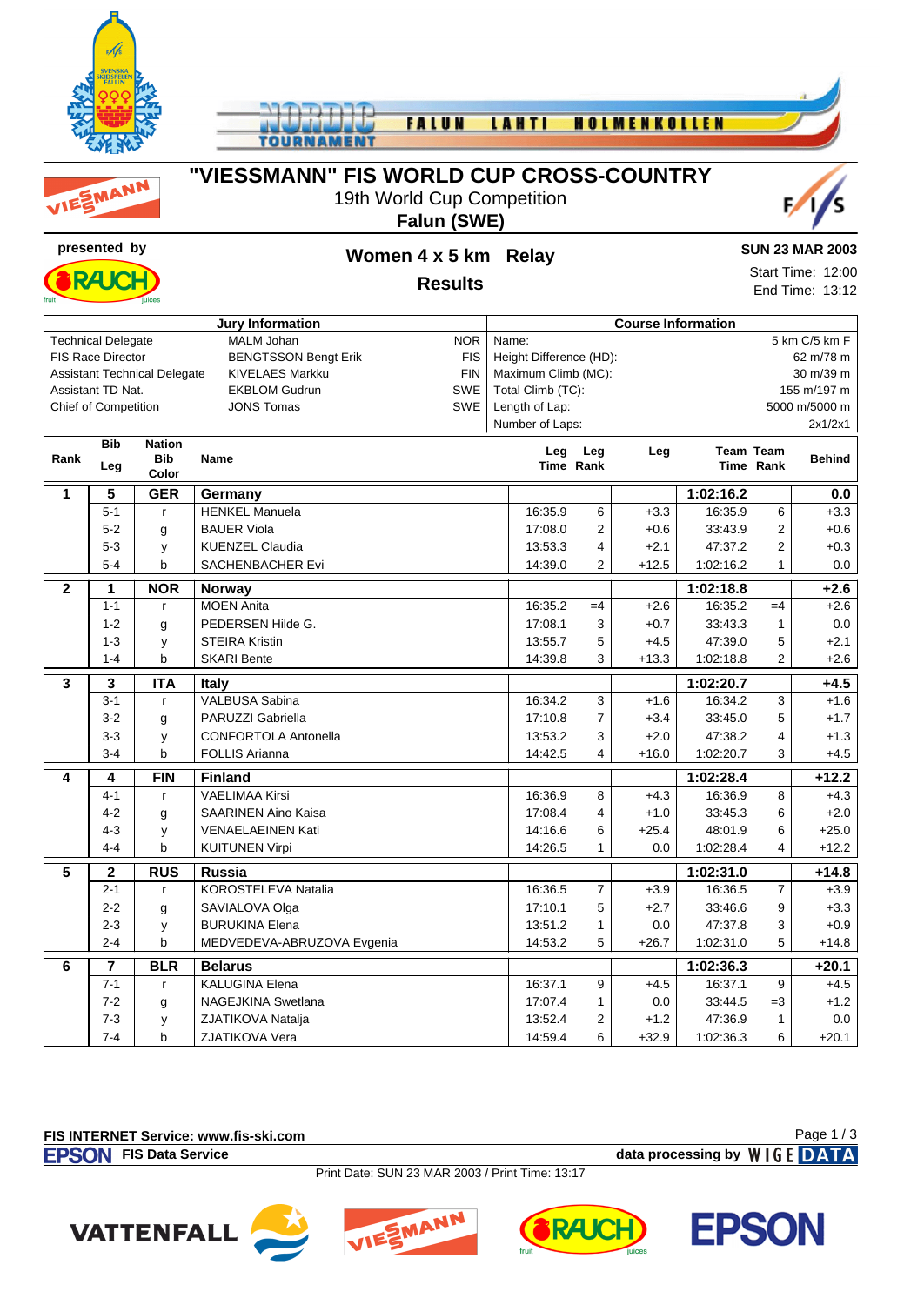

TO

FALUN **LAHTI HOLMENKOLLEN** 



### "VIESSMANN" FIS WORLD CUP CROSS-COUNTRY

19th World Cup Competition Falun (SWE)





### Women 4 x 5 km Relay **Results**

#### **SUN 23 MAR 2003**

Start Time: 12:00 End Time: 13:12

|                | <b>Bib</b> | <b>Nation</b> |                               |         |                  |           |           |                               |               |
|----------------|------------|---------------|-------------------------------|---------|------------------|-----------|-----------|-------------------------------|---------------|
| Rank           | Leg        | <b>Bib</b>    | <b>Name</b>                   | Leg     | Leg<br>Time Rank | Leg       |           | <b>Team Team</b><br>Time Rank | <b>Behind</b> |
|                |            | Color         |                               |         |                  |           |           |                               |               |
| $\overline{7}$ | 9          | <b>NOR</b>    | Norway II                     |         |                  |           | 1:03:15.6 |                               | $+59.4$       |
|                | $9 - 1$    | $\mathbf{r}$  | SKOFTERUD Vibeke W.           | 16:35.2 | $=4$             | $+2.6$    | 16:35.2   | $=4$                          | $+2.6$        |
|                | $9 - 2$    | g             | SORKMO Maj Helen              | 17:10.3 | 6                | $+2.9$    | 33:45.5   | $\overline{7}$                | $+2.2$        |
|                | $9 - 3$    | y             | <b>BJOERGEN Marit</b>         | 14:17.8 | 7                | $+26.6$   | 48:03.3   | $\overline{7}$                | $+26.4$       |
|                | $9 - 4$    | b             | <b>WIGERNAES Ine</b>          | 15:12.3 | $\overline{7}$   | $+45.8$   | 1:03:15.6 | 7                             | $+59.4$       |
| 8              | 6          | <b>SWE</b>    | <b>Sweden</b>                 |         |                  |           | 1:03:28.0 |                               | $+1:11.8$     |
|                | $6 - 1$    | $\mathsf{r}$  | <b>EK Elin</b>                | 16:32.6 | $\mathbf{1}$     | 0.0       | 16:32.6   | $\mathbf{1}$                  | 0.0           |
|                | $6 - 2$    | g             | <b>HANDLER Mariana</b>        | 17:13.6 | 10               | $+6.2$    | 33:46.2   | 8                             | $+2.9$        |
|                | $6 - 3$    | y             | <b>OLSSON Jenny</b>           | 14:18.8 | 8                | $+27.6$   | 48:05.0   | 8                             | $+28.1$       |
|                | $6 - 4$    | b             | <b>DOMEIJ Sofia</b>           | 15:23.0 | 8                | $+56.5$   | 1:03:28.0 | 8                             | $+1:11.8$     |
| 9              | 11         | <b>SWE</b>    | <b>Norrbotten</b>             |         |                  |           | 1:04:21.0 |                               | $+2:04.8$     |
|                | $11 - 1$   | $\mathsf{r}$  | <b>ANDERSSON Lina</b>         | 16:33.0 | $\overline{c}$   | $+0.4$    | 16:33.0   | $\overline{2}$                | $+0.4$        |
|                | $11 - 2$   | g             | <b>OHRSTIG Emelie</b>         | 17:11.5 | 8                | $+4.1$    | 33:44.5   | $=3$                          | $+1.2$        |
|                | $11 - 3$   | y             | <b>SWIDEN Kina</b>            | 14:46.5 | 9                | $+55.3$   | 48:31.0   | 9                             | $+54.1$       |
|                | $11 - 4$   | b             | <b>OLSSON Ida</b>             | 15:50.0 | 9                | $+1:23.5$ | 1:04:21.0 | 9                             | $+2:04.8$     |
| 10             | 8          | <b>GER</b>    | <b>Germany II</b>             |         |                  |           | 1:05:53.7 |                               | $+3:37.5$     |
|                | $8 - 1$    | $\mathbf{r}$  | <b>FESSEL Nicole</b>          | 17:29.5 | 11               | $+56.9$   | 17:29.5   | 11                            | $+56.9$       |
|                | $8 - 2$    | g             | <b>BOEHLER Stefanie</b>       | 17:12.8 | 9                | $+5.4$    | 34:42.3   | 10                            | $+59.0$       |
|                | $8 - 3$    | y             | <b>RESCHWAMM SCHULZE Anke</b> | 15:20.1 | 10               | $+1:28.9$ | 50:02.4   | 10                            | $+2:25.5$     |
|                | $8 - 4$    | þ             | <b>KLAUS Isabel</b>           | 15:51.3 | 10               | $+1:24.8$ | 1:05:53.7 | 10                            | $+3:37.5$     |
| 11             | 10         | <b>SWE</b>    | Dalarna I                     |         |                  |           | 1:07:08.2 |                               | $+4:52.0$     |
|                | $10-1$     | $\mathsf{r}$  | <b>LIMBY Julia</b>            | 17:24.9 | 10               | $+52.3$   | 17:24.9   | 10                            | $+52.3$       |
|                | $10 - 2$   | g             | <b>BLECKUR Sofia</b>          | 18:13.5 | 11               | $+1:06.1$ | 35:38.4   | 11                            | $+1:55.1$     |
|                | $10-3$     | y             | <b>VIKMAN Ingrid</b>          | 15:34.7 | 11               | $+1:43.5$ | 51:13.1   | 11                            | $+3:36.2$     |
|                | $10 - 4$   | b             | <b>LIMBY Jenny</b>            | 15:55.1 | 11               | $+1:28.6$ | 1:07:08.2 | 11                            | $+4:52.0$     |
| 12             | 12         | <b>SWE</b>    | Dalarna II                    |         |                  |           | 1:12:12.6 |                               | +9:56.4       |
|                | $12 - 1$   | $\mathsf{r}$  | <b>BYHLINDER Sofia</b>        | 18:35.8 | 12               | $+2:03.2$ | 18:35.8   | 12                            | $+2:03.2$     |
|                | $12 - 2$   | g             | <b>MATTSSON Christina</b>     | 19:18.8 | 12               | $+2:11.4$ | 37:54.6   | 12                            | $+4:11.3$     |
|                | $12 - 3$   | y             | <b>ERIKSSON Liselotte</b>     | 16:38.6 | 12               | $+2:47.4$ | 54:33.2   | 12                            | $+6.56.3$     |
|                | $12 - 4$   | b             | <b>BOEJER Marie</b>           | 17:39.4 | 12               | $+3:12.9$ | 1:12:12.6 | 12                            | $+9.56.4$     |

FIS INTERNET Service: www.fis-ski.com

**EPSON** FIS Data Service

Page 2/3 data processing by WIGE DATA

Print Date: SUN 23 MAR 2003 / Print Time: 13:17